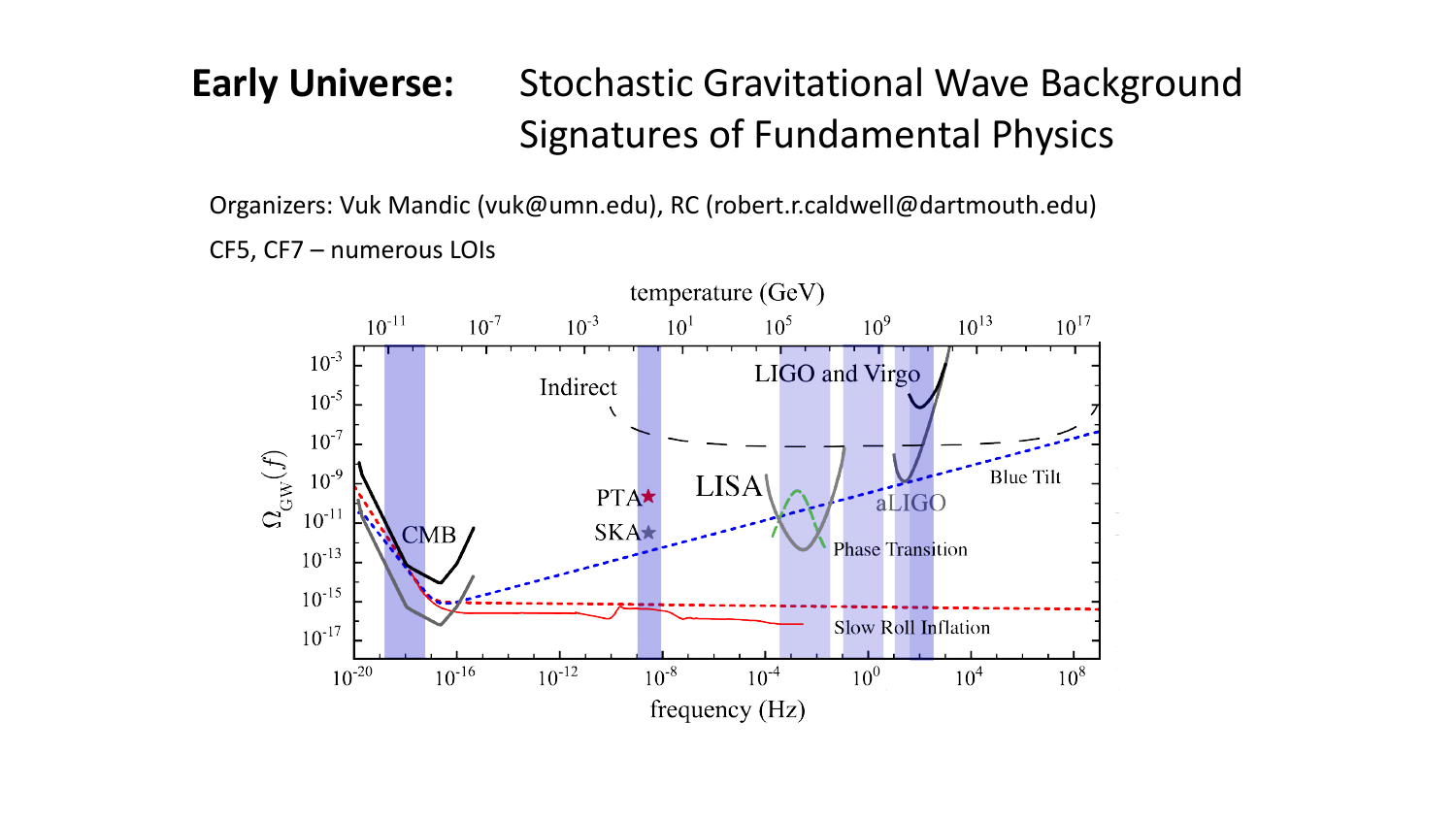SNOWMASS21-CF5\_CF7-EF9\_EF0-TF9\_TF0\_SGWB-102 / Robert Caldwell / The Stochastic Gravitational Wave Background as a Probe of New Physics from the Early Universe

SNOWMASS21-CF5\_CF7-TF9\_TF0\_LianTao\_Wang-138 / Haipeng An, Lian-Tao Wang / Gravitational Wave as a probe of phase transitions during inflation

SNOWMASS21-CF7\_CF5-059 / Yue Zhao /

Probing Fundamental Physics using the Stochastic Gravitational Wave Background from the Early Universe

SNOWMASS21-CF7\_CF5-EF2\_EF9-TF9\_TF0\_Ashutosh\_Kotwal-104 / Michael Ramsey-Musolf, Ashutosh Kotwal / Complementarity between collider and gravitational wave signatures of a first-order electroweak phase transition

SNOWMASS21-EF2\_EF9-CF5\_CF0-TF9\_TF0-211 / Marcela Carena / Probing the Electroweak Phase Transition with Exotic Higgs Decays

SNOWMASS21-CF7\_CF0-210 / Huai-Ke Guo / Phase Transitions: Precision Calculations of Gravitational Wave Spectrum and Thermal Parameters

SNOWMASS21-EF8\_EF0-CF7\_CF0-TF7\_TF9\_Da-118 / Da Liu / Composite Higgs: Collider Signals and Electroweak Phase Transition

SNOWMASS21-CF7\_CF3-096 / Vuk Mandic / Correlating Stochastic Gravitational Wave Background with Electromagnetic Observations